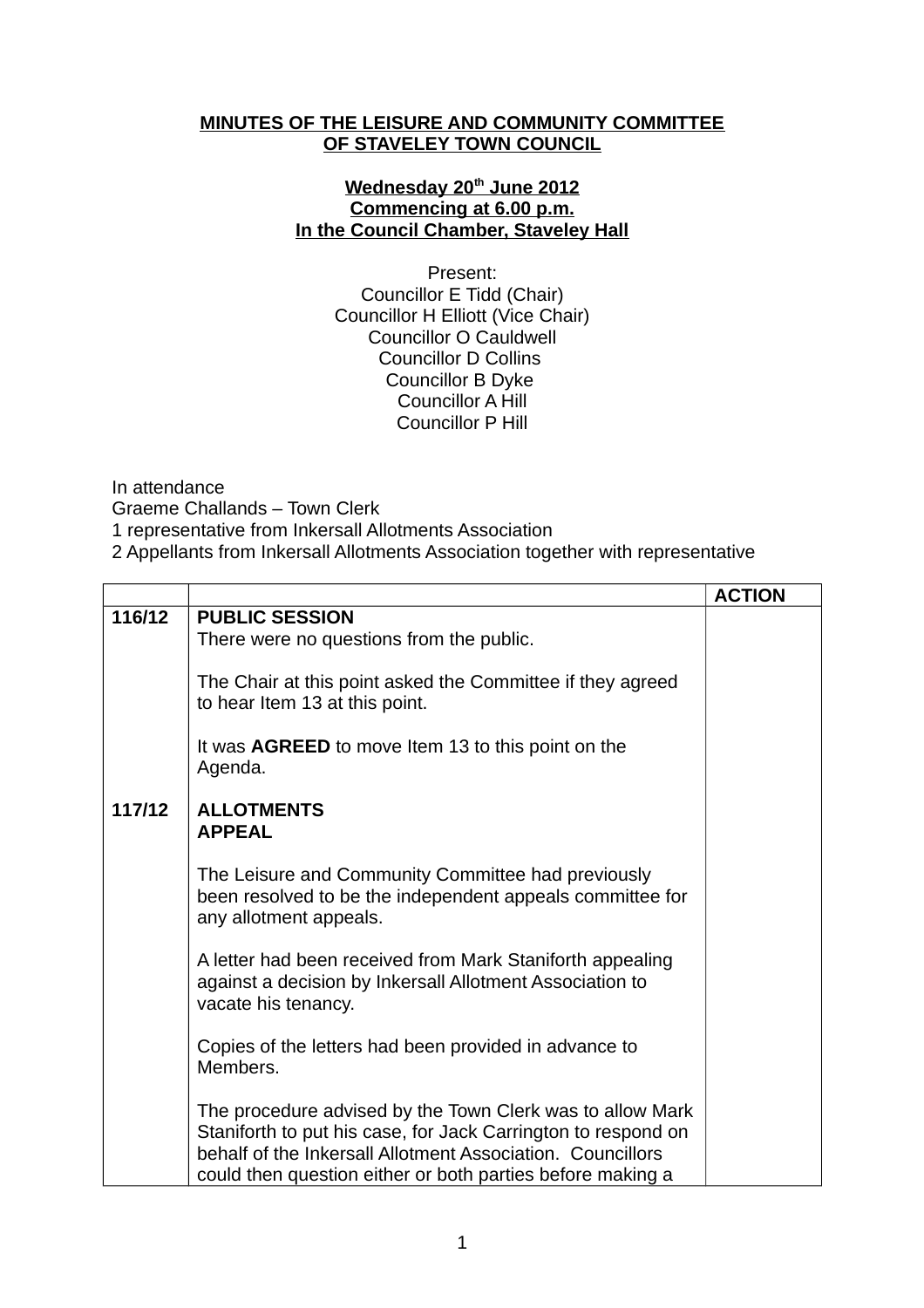|  | decision. It was a simple process in line with good practise<br>from the National Association of Leisure Gardeners and<br>other local authorities. The advice was given with the<br>benefit of his membership of the East Midlands Allotment<br>Officers Forum.                                                                                 |  |
|--|-------------------------------------------------------------------------------------------------------------------------------------------------------------------------------------------------------------------------------------------------------------------------------------------------------------------------------------------------|--|
|  | However, Councillor A. Hill proposed that the Committee did<br>not hear the appeal as he had in the past requested that the<br>Town Clerk provide the Inkersall Allotment Association<br>Constitution, Lease and Allotment Policies.                                                                                                            |  |
|  | The Town Clerk responded that he had informed Members<br>at the last Ordinary Meeting that the requests for information<br>from Councillor A. Hill exceeded the capacity of himself and<br>the staff to provide and it had been agreed that Councillor A.<br>Hill would contact him to determine priorities.                                    |  |
|  | No contact had been made by Councillor A. Hill to date and<br>so the Town Clerk and administration team had continued to<br>concentrate on outstanding work. It was his opinion that<br>none of the information requested by Councillor A. Hill was<br>relevant to the hearing of the appeal.                                                   |  |
|  | Jack Carrington informed the meeting that he had a copy of<br>the Inkersall Allotment Association Constitution to circulate.<br>Councillor Dyke suggested that the appeal be heard and<br>Councillors consider the evidence in the light of the<br>constitution before reaching a decision.                                                     |  |
|  | Councillor A. Hill proposed that a special meeting consisting<br>of Councillor Tidd, Councillor D. Collins and Councillor Dyke<br>determine the appeal. Councillor Elliot declared an interest<br>as she knew the appellant. Jack Carrington asked if he<br>could bring an additional Inkersall Allotment Association<br>member to the meeting. |  |
|  | <b>RECOMMENDATION</b> - That a Special Appeals Meeting of<br>the Leisure and Community Committee of Staveley Town<br>Council be held with Councillors D. Collins, Dyke and Tidd<br>sitting with delegated powers to determine the appeal.                                                                                                       |  |
|  | The Chair thanked Jack Carrington, Mark Staniforth and<br>Mrs. Staniforth for their attendance and apologised for<br>wasting their time.                                                                                                                                                                                                        |  |
|  | After they had left the meeting it was confirmed that Inkersall<br>Allotment Association had received planning permission for<br>the composting toilet.                                                                                                                                                                                         |  |
|  | It was also confirmed that no further contacts had been                                                                                                                                                                                                                                                                                         |  |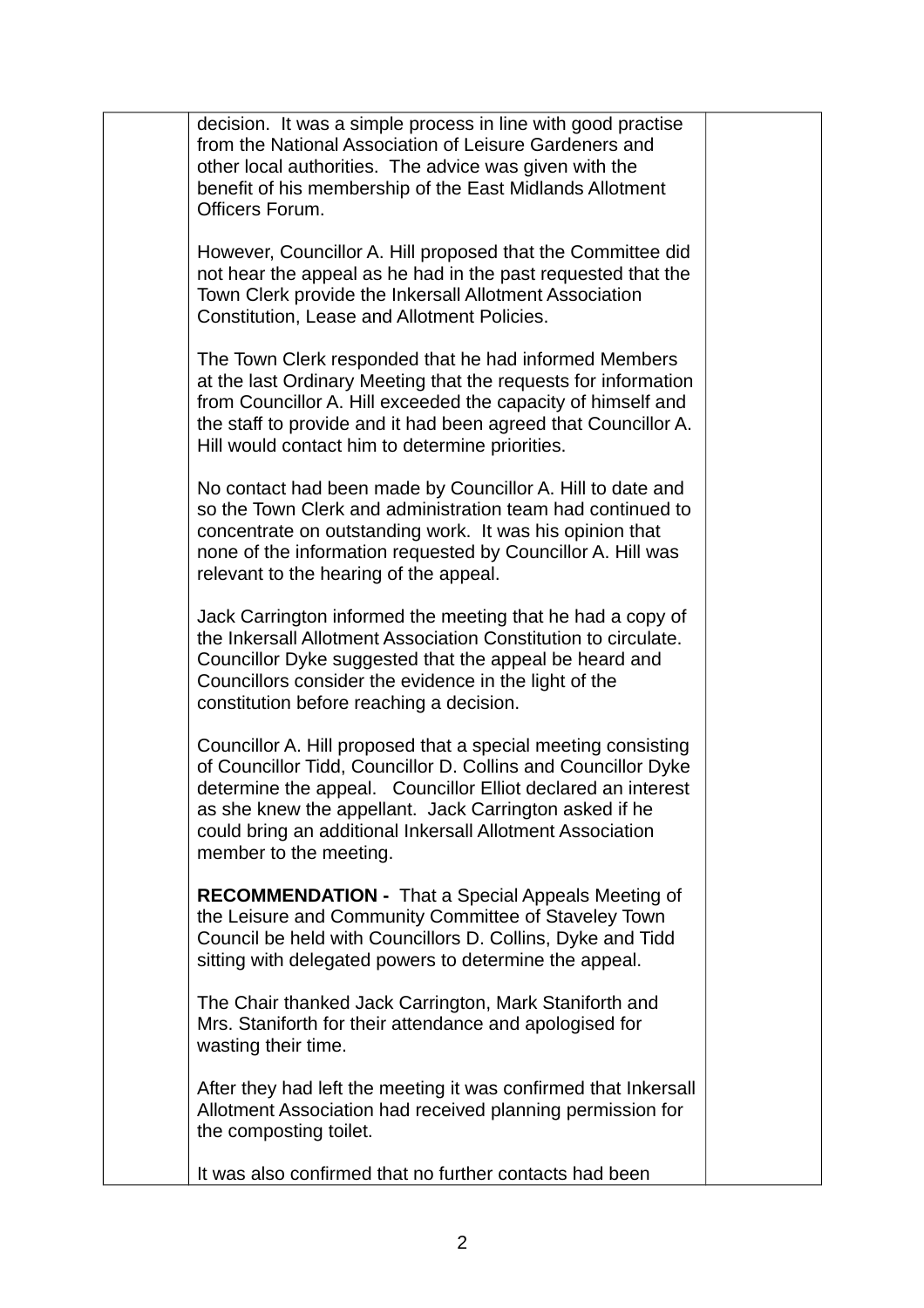|        | made by former Councillor Paul Mann.                                                                                                                                                                                                                                                                         |    |
|--------|--------------------------------------------------------------------------------------------------------------------------------------------------------------------------------------------------------------------------------------------------------------------------------------------------------------|----|
|        | Councillor Elliott at this point spoke about various matters at<br>Inkersall Primary School.                                                                                                                                                                                                                 |    |
| 118/12 | DISCLOSURE OF PERSONAL/PREJUDICIAL INTEREST<br>There were no disclosures of Personal Prejudicial Interest.                                                                                                                                                                                                   |    |
| 119/12 | <b>APOLOGIES</b><br>Councillor J. Williams – overrunning meeting at Derbyshire<br>County Council.                                                                                                                                                                                                            |    |
| 120/12 | <b>COUNCILLORS NOT PRESENT</b><br>There were no Councillors not present.                                                                                                                                                                                                                                     |    |
| 121/12 | MINUTES OF THE LEISURE AND COMMUNITY<br><b>COMMITTEE OF STAVELEY TOWN COUNCIL HELD</b><br>TUESDAY 16th MAY 2012                                                                                                                                                                                              |    |
|        | The Minutes of the Leisure and Community Committee of<br>Staveley Town Council held on Tuesday 16 <sup>th</sup> May 2012 were<br><b>APPROVED.</b>                                                                                                                                                            |    |
| 122/12 | <b>MATTERS ARISING FROM THE MINUTES OF THE</b><br>LEISURE AND COMMUNITY COMMITTEE OF STAVELEY<br>TOWN COUNCIL HELD ON TUESDAY 16th MAY 2012<br>No matters arising.                                                                                                                                           |    |
| 123/12 | <b>ELDERLY CITIZENS</b><br>The Town Clerk reported he had issued an invitation to<br>Councillor Webley to attend the Committee but had not<br>received a response. His apologies were given – he was<br>unable to attend due to a chest infection.                                                           |    |
|        | There was little to add to his Ordinary Meeting report.                                                                                                                                                                                                                                                      |    |
| 124/12 | <b>STAVELEY IN BLOOM 2012</b><br>The Town Clerk reported the Hanging Baskets were up. The<br>date of the visit of the judges was known $-6th$ July 2012.<br>The Mayor would be attending that morning. Staveley Town<br>Council Councillors were welcome to attend. Anne Frazer<br>was finalising the route. |    |
|        | Councillor Dyke suggested that in response to Anne<br>Frazer's query about a good front garden in Inkersall that<br>Janette Swift bottom of Elliott Drive second home on the left                                                                                                                            | AF |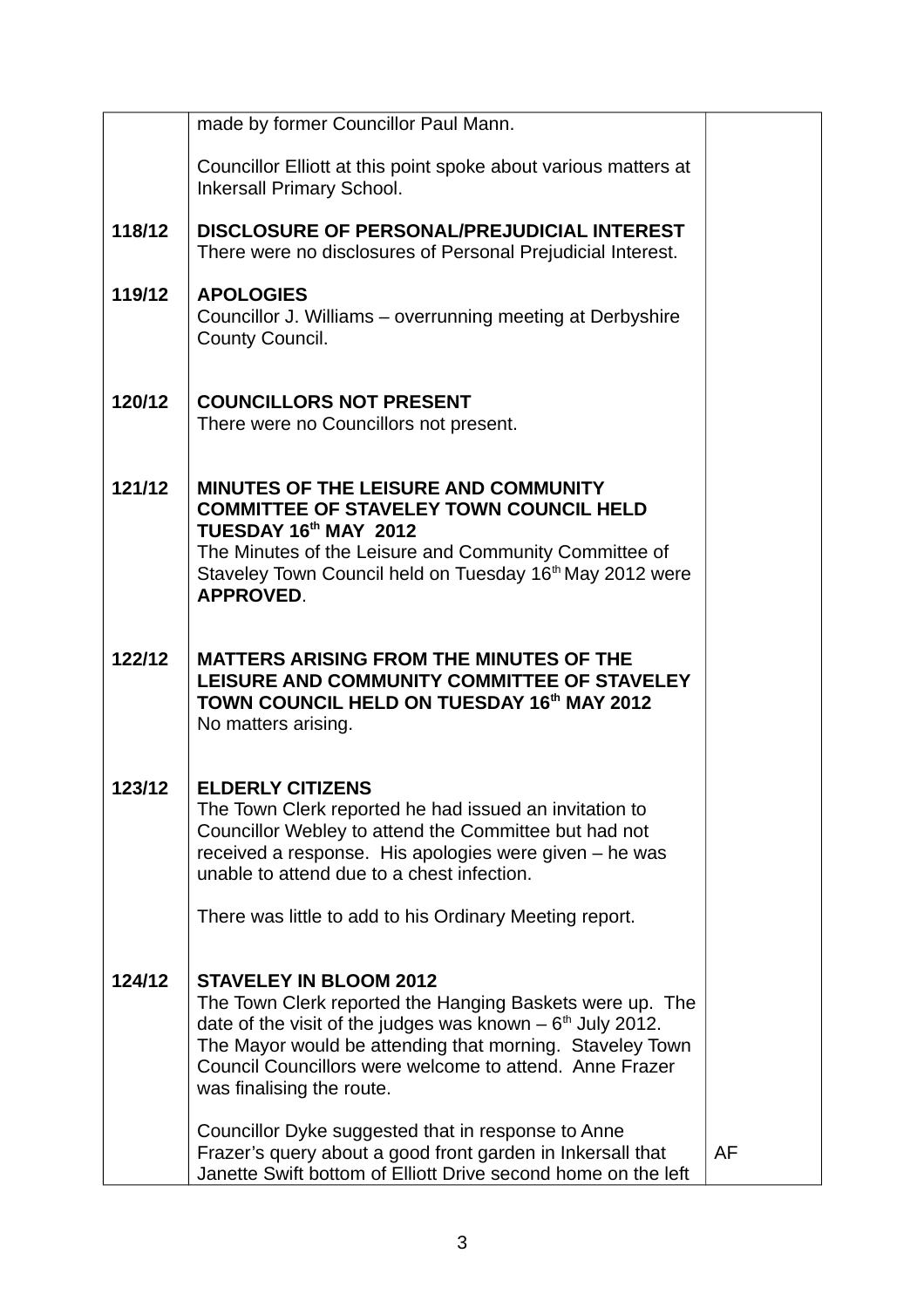|        | had a good front garden.                                                                                                                                                                                                                                                                                                                                                                                                                                                                                                                                                      |    |
|--------|-------------------------------------------------------------------------------------------------------------------------------------------------------------------------------------------------------------------------------------------------------------------------------------------------------------------------------------------------------------------------------------------------------------------------------------------------------------------------------------------------------------------------------------------------------------------------------|----|
|        | He asked if the Flower Tower was ready to be placed. The<br>Town Clerk said he would check.                                                                                                                                                                                                                                                                                                                                                                                                                                                                                   | GC |
|        | The Town Clerk reported he had had an approach from a<br>member of the Friends of Pools Brook Country Park about<br>watering their planters. Staff were costing up this.                                                                                                                                                                                                                                                                                                                                                                                                      | GC |
|        | Councillors Cauldwell and Tidd declared an interest as<br>members of Friends of Pools Brook Country Park and stated<br>the approach was not known to them.                                                                                                                                                                                                                                                                                                                                                                                                                    |    |
| 125/12 | <b>ARTS AND CRAFTS COMPETITION 2012</b><br>The Chair reported on the judging event. Councillor<br>Parsons had not been available so the Deputy Mayor<br>Councillor Paul Stone and the Deputy Mayoress Barbara<br>Wallace had stepped in. Toby Perkins MP and Sheila<br>Adams completed the judges.                                                                                                                                                                                                                                                                            |    |
|        | The only school not to participate was St. Josephs RC and<br>Cof E School.                                                                                                                                                                                                                                                                                                                                                                                                                                                                                                    |    |
|        | This would be followed in due course.                                                                                                                                                                                                                                                                                                                                                                                                                                                                                                                                         | GC |
|        | The list of winners had been compiled, relevant entries had<br>been taken to the framers and they had begun work. The<br>Banner winners had been taken to Banner Box. They were<br>extremely busy with Olympic work and were at full capacity.<br>One option would be to build a third factory on their site.<br>However Charles agreed to make sure the banner was<br>available in time.                                                                                                                                                                                     |    |
|        | Arrangements were being made for the perspex boxes and<br>all other matters. Staff would liaise with the Chair over the<br>format for the Presentation Evening as Toby Perkins would<br>not be able to arrive until 7.30 p.m.                                                                                                                                                                                                                                                                                                                                                 |    |
| 126/12 | <b>STAVELEY FEAST 2012</b><br>The Town Clerk reported on the success of this year's<br>Ireland Colliery Band events at the Speedwell Rooms and<br>The Stables. It had been the best year to date and both<br>Ireland Colliery Band and Raw Brewery who ran the Beer<br>Festival had been delighted at the success of the event.<br>The Dronfield band had won the Battle of the Bands for the<br>third time. The Staveley Hall Bowling Club Bowls<br>Tournament had also enjoyed great success with Malc Smith<br>winning the event for the $8th$ successive year. Thanks had |    |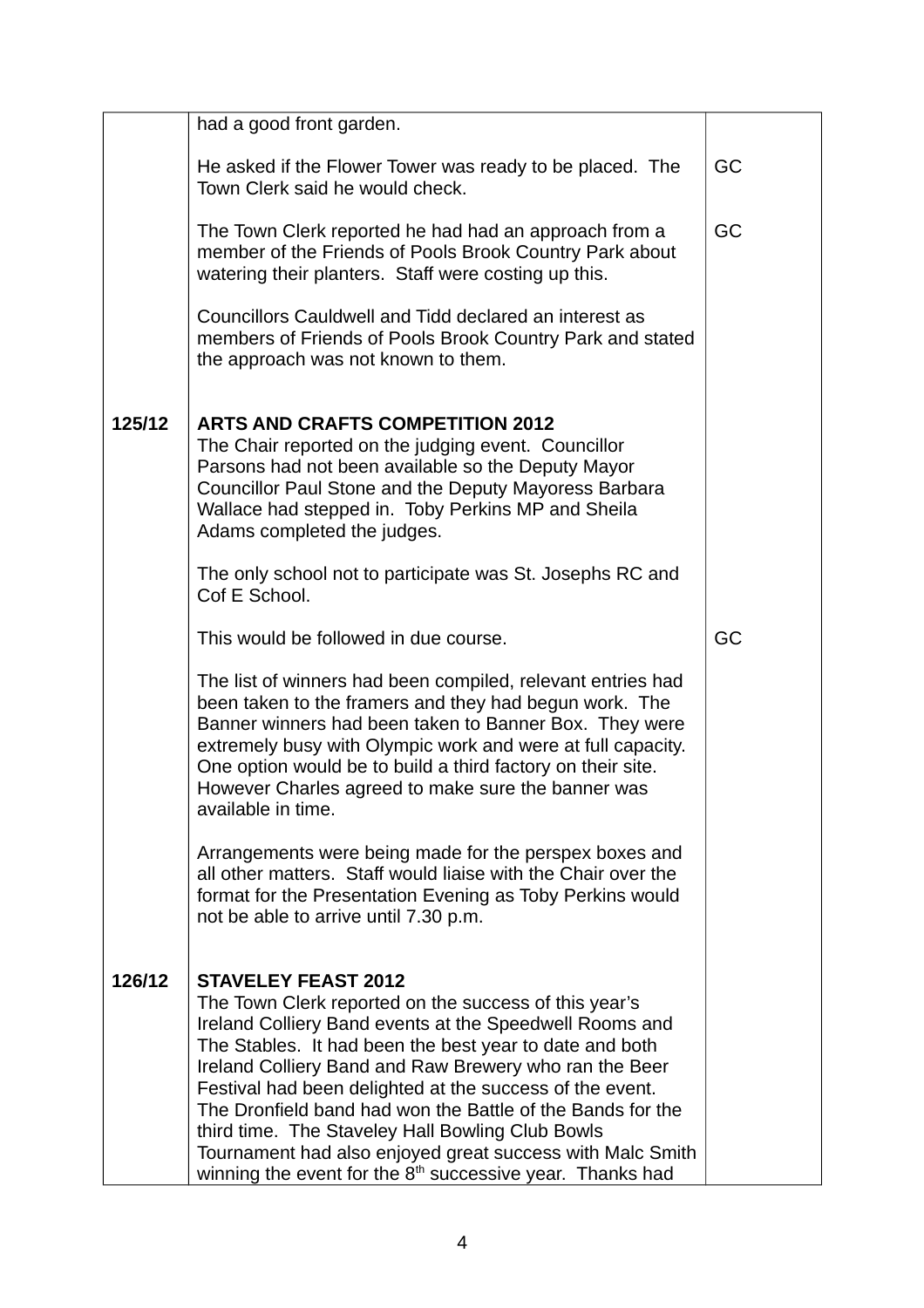|        | been expressed by all organisations involved to the staff at<br>Staveley Town Council.                                                                                                                                                                  |    |
|--------|---------------------------------------------------------------------------------------------------------------------------------------------------------------------------------------------------------------------------------------------------------|----|
|        | The Town Clerk urged Councillors to support the film Young<br>Hearts Fun Free being shown at The Stables this Friday.                                                                                                                                   |    |
|        | Councillor Dyke requested that Anne Frazer send a link to<br>him re the film for Facebook including the price of the tickets<br>and times.                                                                                                              | AF |
|        | The Town Clerk concluded by reporting that all plans were in<br>place for the Canal Festival.                                                                                                                                                           |    |
|        | Councillor Dyke asked the Town Clerk to request that chairs<br>were available for elderly citizens and those with mobility<br>problems at the event.                                                                                                    | GC |
|        | He then explained he had had a query about the £3 entry<br>fee and the Staveley Town Council grant to the Canal. He<br>had pointed out that expenditure at the Festival would<br>remain within the Staveley economy unlike a coach trip to<br>Skegness. |    |
|        | Members stated they had been unaware of an entry fee.                                                                                                                                                                                                   |    |
|        | Councillor A. Hill commented that if he had known there<br>would be a £3 charge for entry he would have not voted in<br>favour of the £1000 award to the Canal.                                                                                         |    |
|        | The Town Clerk reported that the Fun Run had been<br>cancelled due to lack of staff and non-staff volunteers.                                                                                                                                           |    |
| 127/12 | <b>SUMMER ACTIVITIES SCHEME 2012</b><br>The Town Clerk reported all was proceeding according to<br>plan. The forms had been issued to the schools and<br>completed ones were coming in.                                                                 |    |
| 128/12 | <b>COMMUNITY BONFIRE AND FIREWORK DISPLAY 2012</b><br>The Town Clerk reported that Peter Storey of Markham Vale<br>had turned down the request to use the spur.                                                                                         |    |
|        | After a discussion as to whether to request Councillor<br>Williams to use his good offices to persuade Peter Storey<br>Councillor A. Hill proposed that the event revert to the<br>previous year plan with a road closure.                              |    |
|        |                                                                                                                                                                                                                                                         |    |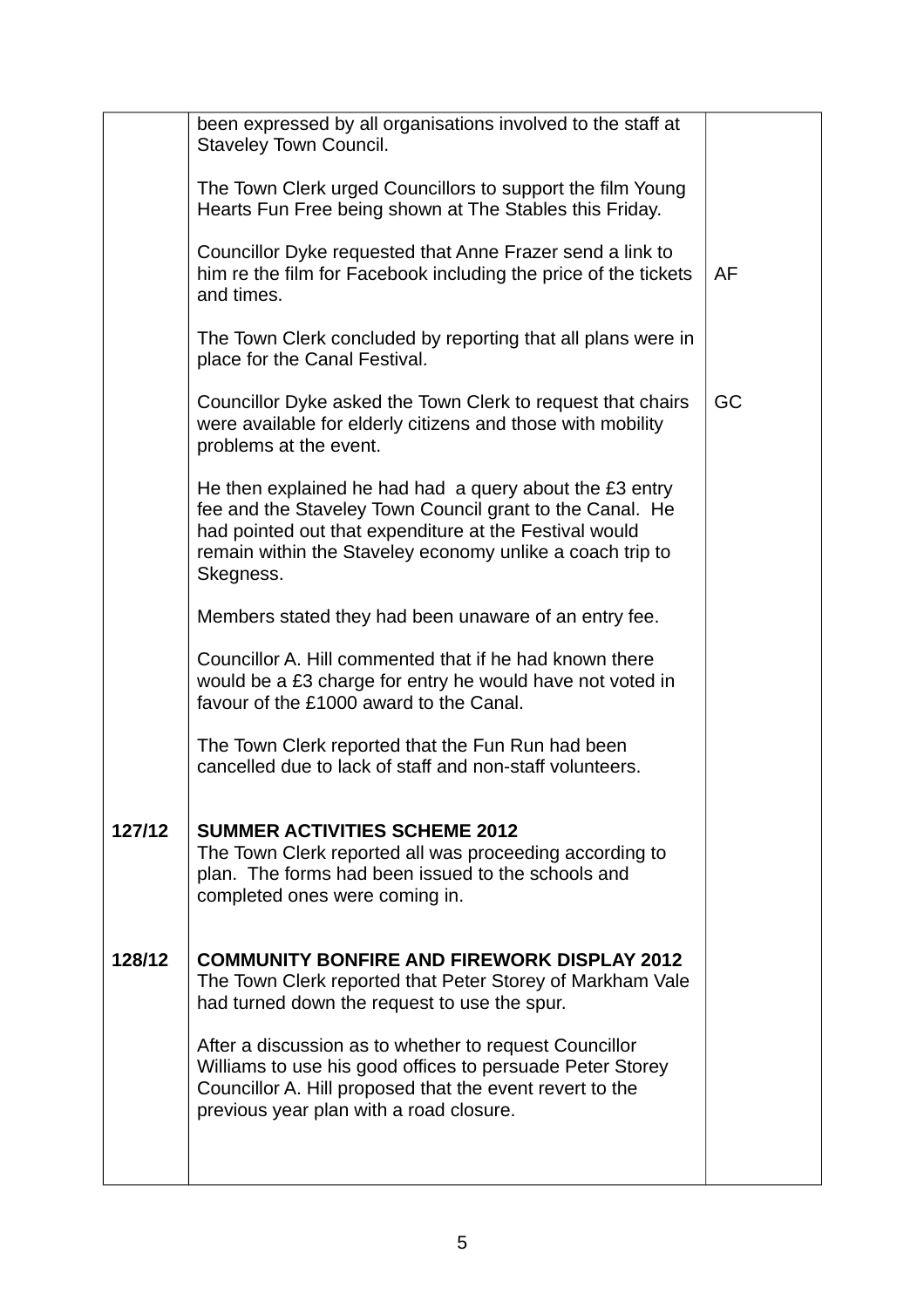| 129/12 | <b>REMEMBRANCE PARADE 2012</b>                                                                                          |    |
|--------|-------------------------------------------------------------------------------------------------------------------------|----|
|        | Councillor A. Hill wished for a Policy to be written on                                                                 |    |
|        | Remembrance Day Parade and for a financial breakdown to                                                                 |    |
|        | be kept of costs.                                                                                                       |    |
|        |                                                                                                                         |    |
|        |                                                                                                                         |    |
| 130/12 | <b>ALLOTMENTS</b>                                                                                                       |    |
|        | The Town Clerk gave an update on Cascade.                                                                               |    |
|        |                                                                                                                         |    |
|        |                                                                                                                         |    |
| 131/12 | <b>COMMUNITY AWARDS</b>                                                                                                 |    |
|        | Nothing to report.                                                                                                      |    |
|        |                                                                                                                         |    |
|        |                                                                                                                         |    |
| 132/12 | <b>2012: OLYMPICS AND THE QUEEN'S DIAMOND</b>                                                                           |    |
|        | <b>JUBLIEE</b>                                                                                                          |    |
|        | The Town Clerk reported he had not yet received tickets for<br>the Flames Event, the Chair requested he follow this up. | GC |
|        |                                                                                                                         |    |
|        |                                                                                                                         |    |
| 133/12 | <b>LIVE AND LOCAL</b>                                                                                                   |    |
|        | The Town Clerk reported he had not yet received a                                                                       |    |
|        | response.                                                                                                               |    |
|        |                                                                                                                         |    |
|        |                                                                                                                         |    |
| 134/12 | <b>STAVELEY MARKET</b>                                                                                                  |    |
|        | The Town Clerk reported the windchaser flags had been                                                                   |    |
|        | received. The stall covers would arrive on Friday.                                                                      |    |
|        | He believed all was in order and Anne Frazer was due to                                                                 |    |
|        | return from sick leave on Friday and was changing her days                                                              |    |
|        | next week to cover the launch.                                                                                          |    |
|        |                                                                                                                         |    |
|        | Councillor A. Hill commented that in the Chesterfield 1 <sup>st</sup>                                                   |    |
|        | Magazine there were no details of pricing.                                                                              |    |
|        |                                                                                                                         |    |
|        | He stated that at a Policy, Finance and Publicity Committee                                                             |    |
|        | meeting it had been agreed that if traders stood on a Friday                                                            |    |
|        | it would be £10. If they also stood on Tuesday it would be                                                              |    |
|        | £12 for both days or £4 for Tuesday only.                                                                               |    |
|        |                                                                                                                         | AF |
|        | The Councillors wished for leaflets to be produced stating<br>this.                                                     |    |
|        |                                                                                                                         |    |
|        | At this point although not on the Agenda Councillor Elliott                                                             |    |
|        | raised a memorandum from the Town Clerk concerning                                                                      |    |
|        | Annual Leave. She felt it inferred that Councillors were                                                                |    |
|        | picking on ladies.                                                                                                      |    |
|        |                                                                                                                         |    |
|        |                                                                                                                         |    |